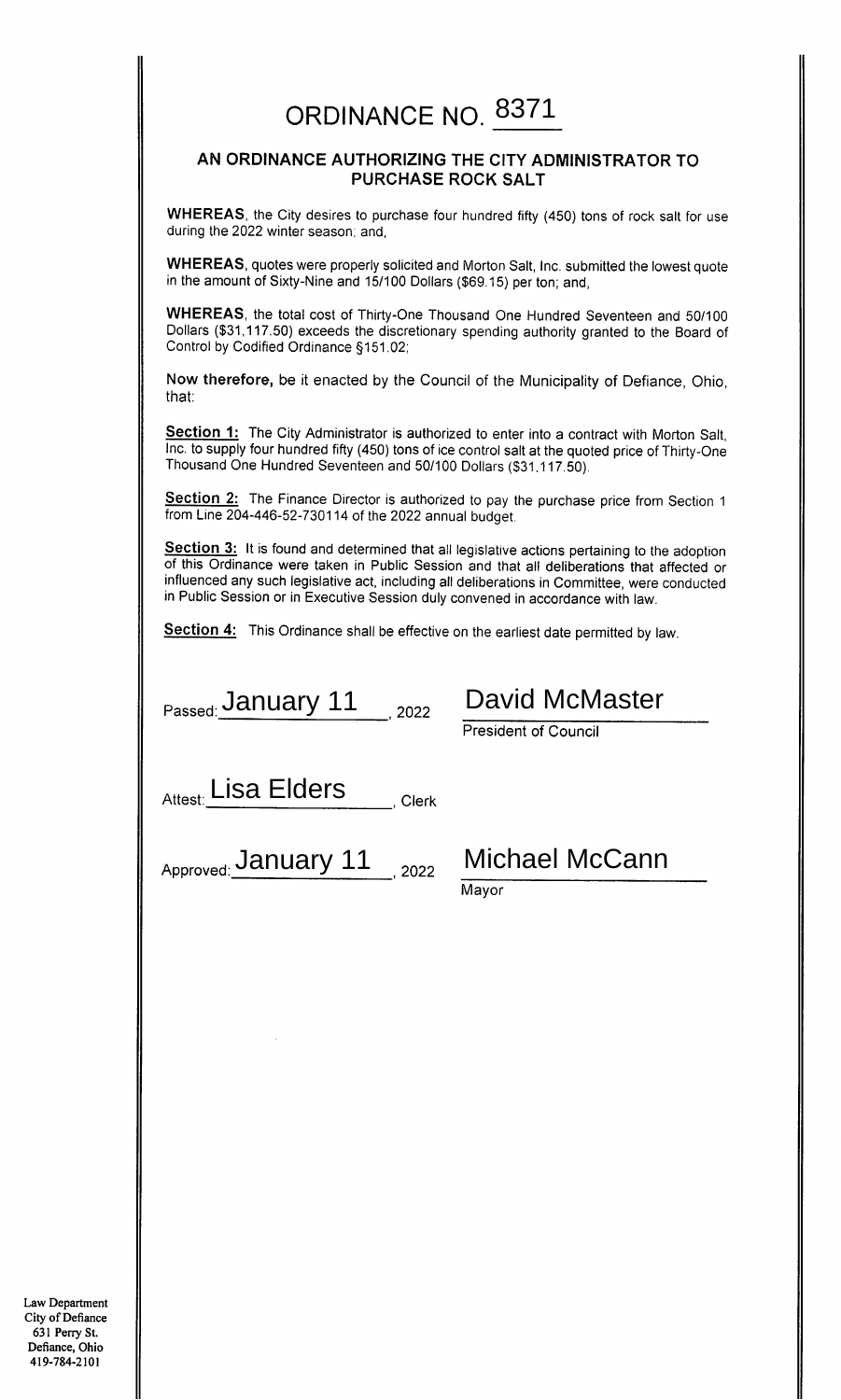### ORDINANCE NO. 8372

#### AN ORDINANCE AMENDING ORDINANCE NO. 8315 REGARDING APPLICATION FOR THE NATURE WORKS GRANT FROM THE OHIO DEPARTMENT OF NATURAL RESOURCES AND DECLARING AN **EMERGENCY**

**WHEREAS, Council authorized the entry of a grant agreement with the Ohio Department of** Natural Resources ("ODNR") in order to help fund new playground equipment at Kingsbury Park in Ordinance No. 8315 on June 1, 2021; and,

WHEREAS, a clerical error caused a discrepancy between the total grant funding listed in Section 3 of the authorizing ordinance and the amount listed in the proposed Grant Agreement with ODNR; and,

WHEREAS, the correct amount of grant funding is \$49,839.00; and,

WHEREAS, Council finds that entry into this Grant Agreement would promote the Perception Pillar of the Defiance Community Strategic Plan by providing attractive amenities at Kingsbury Park;

Now therefore, be it enacted by the Council of the Municipality of Defiance, Ohio, that:

Section 1: Council hereby amends Section 3 of Ordinance No. 8315 to obligate \$49,839.00 in funding received or reimbursed from the ODNR Nature Works grant program and ratifies all remaining provisions of the Ordinance.

Section 2: The City Administrator is further authorized to execute and deliver all contracts, agreements, program compliance covenants, and other documents as may be appropriate to secure grant funding from ODNR should the City become the recipient of the grant.

Section 3: Council further agrees to obligate the remaining funds that make up the City share of the project in consideration for the receipt of the amount of grant funding listed in Section 1.

Section 4: It is found and determined that all legislative actions pertaining to the adoption of this Ordinance were taken in Public Session and that all deliberations that affected or influenced any such legislative act, including all deliberations in Committee, were conducted in Public Session or in Executive Session duly convened in accordance with law.

Section 5: This Ordinance is declared to be an emergency measure necessary to preserve the health, safety, or welfare of the community for the reason that the grant deadlines require timely completion of the project in 2022. As such, this Ordinance shall be effective immediately upon passage by an affirmative vote of not less than five (5) Members of Council and approval of the Mayor.

| Passed: January 11                                          | 2022  |
|-------------------------------------------------------------|-------|
| Votes in Favor of Adoption:<br>Votes Opposed to Adoption: 0 |       |
| Attest: Lisa Elders                                         | Clerk |
|                                                             |       |

Approved: January 11 2022

David McMaster

**President of Council** 

**Michael McCann** 

Mayor

Law Department City of Defiance 631 Perry St. Defiance, Ohio 419-784-2101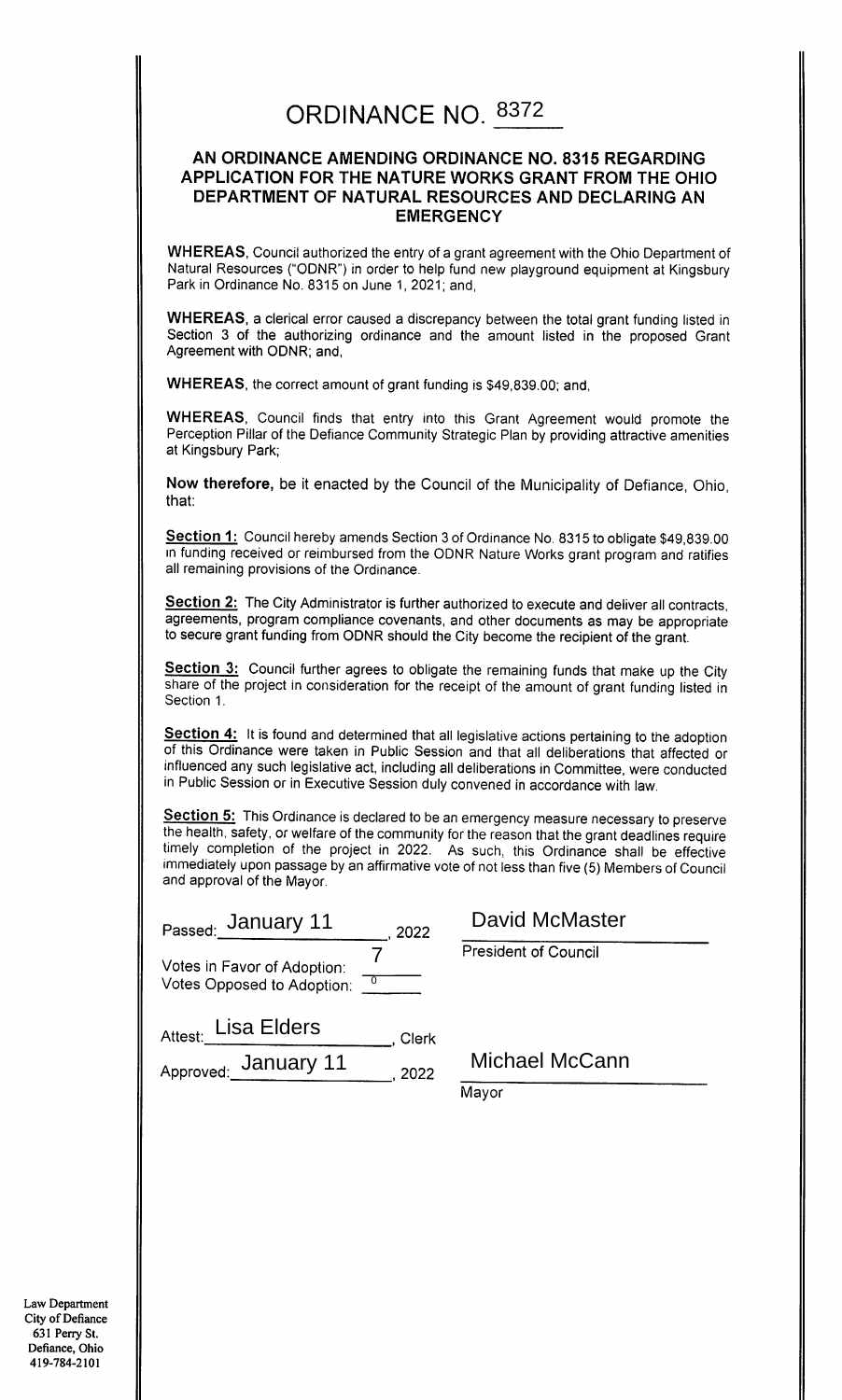## Ordinance No. 8373

### AN ORDINANCE AUTHORIZING A DESIGN-BUILD CONTRACT FOR THE DESIGN OF A WETLAND AT EAST RIVER DRIVE

WHEREAS, the Ohio Department of Natural Resources ("ODNR") awarded \$1,554,797.00 to the City as part of the "H2Ohio" grant program to cover expenses associated with the development of a wetland; and,

WHEREAS, Council added Section 151.06 and amended Section 151.03(d) of the Codified Ordinances of Defiance, Ohio to allow for the design-build project delivery method for public improvements in Ordinance No. 8338 on September 28, 2021, and,

WHEREAS, the City issued a Request for Proposals ("RFP") to develop a wetland on City property located adjacent to the intersection of Domersville Road and East River Drive and a committee of City administrative staff ranked Biohabitats, Inc. as the most qualified firm to complete the project; and,

WHEREAS, the aforementioned committee negotiated a price of \$220,255.41 for successful design and preconstruction services of the project; and,

WHEREAS, Council finds that the completion of this project will help to filter out surface pollutants before they enter the Maumee River and protect other critical natural resources;

Now therefore, be it enacted by the Council of the Municipality of Defiance, Ohio, that:

**Section 1:** The City Administrator is directed to award a design-build contract to Biohabitats, Inc. of Cleveland, OH for the design and certain preconstruction services for a wetland on City-owned property at East River Drive in conformity with the terms established by the proposal dated December 9, 2021 and at the negotiated price of \$220,255.41.

Section 2: The Finance Director is authorized to pay the costs of the design-build contract authorized by Section 1 from Line 589-540-52-980880 of the 2022 annual budget.

Section 3: It is found and determined that all legislative actions pertaining to the adoption of this Ordinance were taken in Public Session and that all deliberations that affected or influenced any such legislative act, including all deliberations in Committee, were conducted in Public Session or in Executive Session duly convened in accordance with law.

Section 4: This Ordinance shall be effective on the earliest date permitted by law.

Passed: January 11 2022 David McMaster

President of Council

Attest: Lisa Elders Clerk

Approved: January 11 2022 Michael McCann

Mavor

Law Department City of Defiance 631 Perry St. Defiance, Ohio 419-784-2101